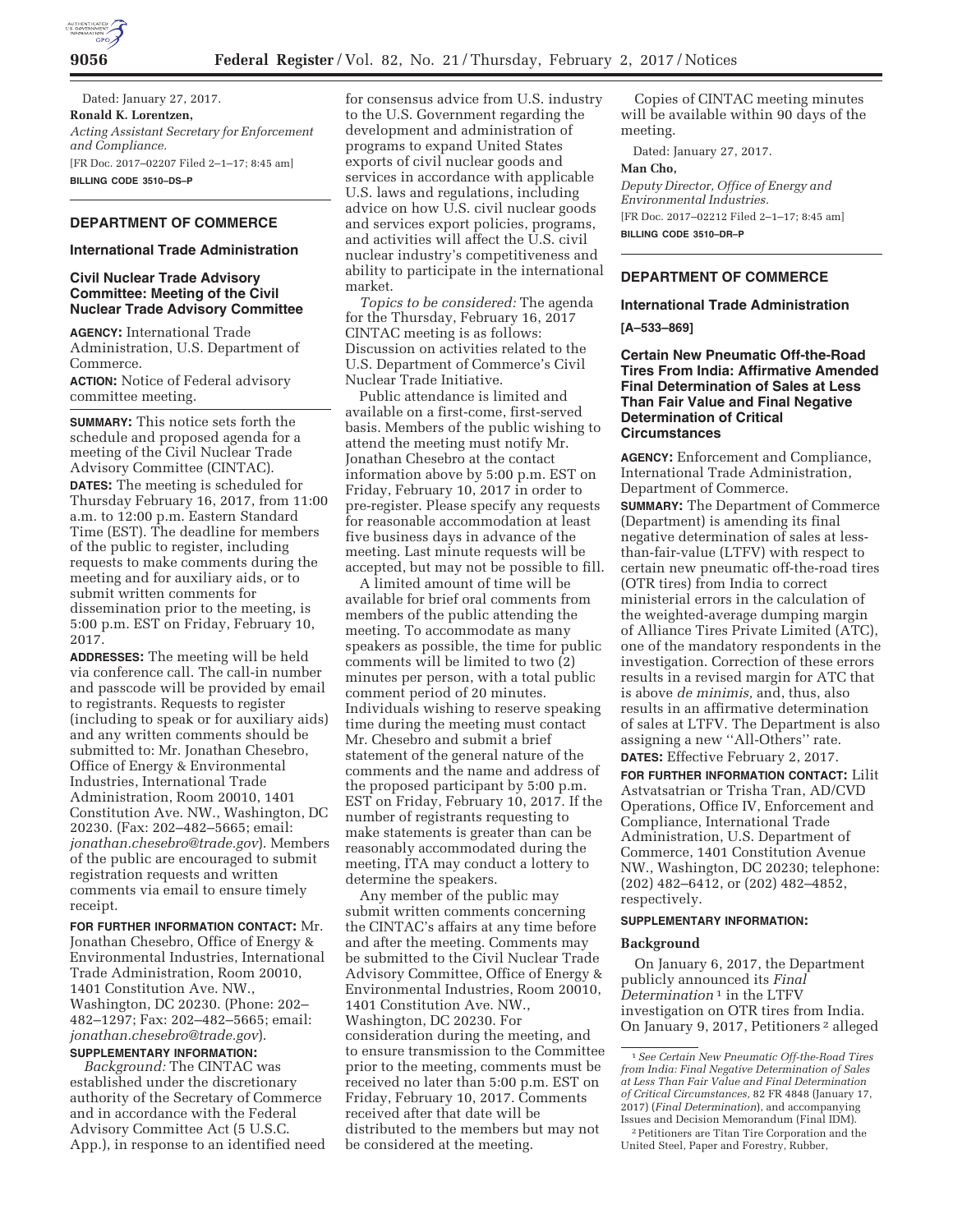that the Department made certain ministerial errors related to the application of partial adverse facts available (AFA) in the *Final Determination.*3 On January 17, 2017, ATC submitted its rebuttal comments.4

Based on an analysis of the allegations submitted by Petitioners, the Department determined that it did not make ministerial errors with respect to the application of partial AFA, as defined by section 735(e) of the Tariff Act of 1930, as amended (the Act), and 19 CFR 351.224(f).5 However, in the context of evaluating Petitioner's allegation, the Department determined that it made ministerial errors within the meaning of section 735(e) of the Act and 19 CFR 351.224(f) with respect to ATC's freight expenses, home market credit expenses and U.S. indirect selling expenses.6 Accordingly, the Department revised the margin calculation for ATC, and assigned a new ''All-Others'' rate, as discussed below.

#### **Scope of the Investigation**

The products covered by this investigation are OTR tires from India. For a complete description of the scope of the investigation, *see* Appendix I of this notice.

### **Ministerial Errors**

Section 735(e) of the Act, and 19 CFR 351.224(f) define a ''ministerial error'' as an error ''in addition, subtraction, or other arithmetic function, clerical error resulting from inaccurate copying, duplication, or the like, and any similar type of unintentional error which the Secretary considers ministerial.'' 7

The Department finds that the purported errors alleged by Petitioners' do not constitute ministerial errors within the meaning of 19 CFR 351.224(f).8 Specifically, the Department did not state that it intended to determine, as partial AFA, that 66 percent of the value of ATC's

3*See* Letter from Petitioners, ''Certain New Pneumatic Off-the-Road Tires from India: Petitioners' Ministerial Error Comments regarding ATC,'' dated January 9, 2017 (Petitioners' Comments).

4*See* Letter from ATC, ''Certain New Pneumatic Off-the-Road Tires from India: ATC Tires Private Limited's Reply to Petitioners' Ministerial Error Comments,'' dated January 17, 2017 (ATC's Rebuttal Comments).

5*See* Memorandum, ''Antidumping Duty Investigation on Certain New Pneumatic Off-the-Road Tires from India: Allegation of Ministerial Errors in the Final Determination,'' dated January 26, 2017 and hereby adopted by this notice (Ministerial Error Memorandum).

6 *Id.* 

U.S. sales passed the Cohen's *d* test in order to apply the average-to-transaction methodology.9 The Department intentionally applied partial AFA to the standard average-to-average differential pricing methodology in the final margin program because 65.33 percent of the value of ATC's U.S. sales passed the Cohen's *d* test, and the mixed methodology margin did not result in a meaningful difference between the standard and mixed methodology margins.10 Moreover, the Department did not intend, as Petitioners allege, to apply partial AFA to all three methodologies, prior to determining whether there was a meaningful difference.<sup>11</sup>

Additionally, in reviewing the record, the Department found that: (1) The Department inadvertently omitted additional fields reported by ATC as part of its minor corrections that should have been part of the final margin calculation; (2) ATC did not revise the home market credit expenses to include the correct payment dates for the particular sales identified as minor corrections at the home market sales verification; and (3) the Department inadvertently included the costs associated with the unreported sample U.S. sales in the indirect selling expenses. These are unintentional errors, similar to the errors identified as ministerial errors in the regulations, and, therefore, constitute ministerial errors within the meaning of 19 CFR 351.224(f). Therefore, the Department corrected these errors in the final margin program by: (1) Including the two additional freight expense fields (*i.e.,* OTHFRTU, PICKUP\_CHGU); (2) revising the home market credit expenses to include the correct payment dates for the particular sales identified at the home market sales verification; and (3) revising the indirect selling expenses to exclude the costs associated with the free sample U.S. sales used in the application of partial AFA to those U.S. sales. Based on the above analysis, ATC's weighted-average dumping margin increased from zero percent to 3.67 percent.

### **Negative Determination of Critical Circumstances**

In the *Final Determination,* the Department considered the Petitioners'

critical circumstances allegation with respect to producers and exporters subject to the all others rate and determined that the finding for whether critical circumstances exist with respect to such producers and exporters was moot because the antidumping duty margins for ATC and Balkrishna Industries Limited (BKT), the other mandatory respondent, were zero.12 ATC's weighted-average dumping margin increased from zero percent to 3.67 percent as a result of corrections to ministerial errors, which has resulted in a similar increase in the ''All-Others'' rate. Accordingly, we are addressing whether critical circumstances exist with respect to the ''All-Others'' rate.

Section 735(a)(3) of the Act provides that the Department will determine that critical circumstances exist in antidumping duty investigations if: (A)(i) There is a history of dumping and material injury by reason of dumped imports in the United States or elsewhere of the subject merchandise, or (ii) the person by whom, or for whose account, the merchandise was imported, knew or should have known that the exporter was selling the subject merchandise at LTFV and that there would be material injury by reason of such sales, and (B) there have been massive imports of the subject merchandise over a relatively short period.

To determine whether there is a history of dumping and material injury, the Department generally considers previous antidumping duty orders on subject merchandise from the country in question in the United States or current orders imposed by other countries with regard to imports of the same merchandise.13 Because there is no previous antidumping duty order on OTR tires from India or record evidence of current orders imposed by other countries with regard to imports of the same merchandise, the Department finds that there is no history of injurious dumping of OTR tires form India pursuant to section 735(a)(3)(A)(i) of the Act.

Furthermore, the Department normally considers dumping margins of 25 percent or more for export price sales

Manufacturing, Energy, Allied Industrial and Service Workers International Union, AFL–CIO, CLC (the USW).

<sup>7</sup>*See* section 735(e) of the Act.

<sup>8</sup>*See* Ministerial Error Memorandum.

<sup>9</sup> *Id.; see also,* Memorandum, ''Antidumping Duty Investigation of Certain New Pneumatic Off-the-Road Tires (OTR) from India: Analysis of the Final Negative Determination Margin Calculation for ATC Tires Private Limited,'' dated January 3, 2017 (ATC's Final Analysis Memorandum) at 5–6 and Attachment 2.

<sup>10</sup>*See* Final IDM at 19.

<sup>11</sup> *Id.* at 3–4.

<sup>12</sup>*See Final Determination,* 82 FR at 4849.

<sup>13</sup>*See Certain Oil Country Tubular Goods from the People's Republic of China: Notice of Preliminary Determination of Sales at Less Than Fair Value, Affirmative Preliminary Determination of Critical Circumstances and Postponement of Final Determination,* 74 FR 59117, 59120 (November 17, 2009); unchanged in *Certain Oil Country Tubular Goods from the People's Republic of China: Final Determination of Sales at Less Than Fair Value, Affirmative Final Determination of Critical Circumstances and Final Determination of Targeted Dumping,* 75 FR 20335 (April 19, 2010).